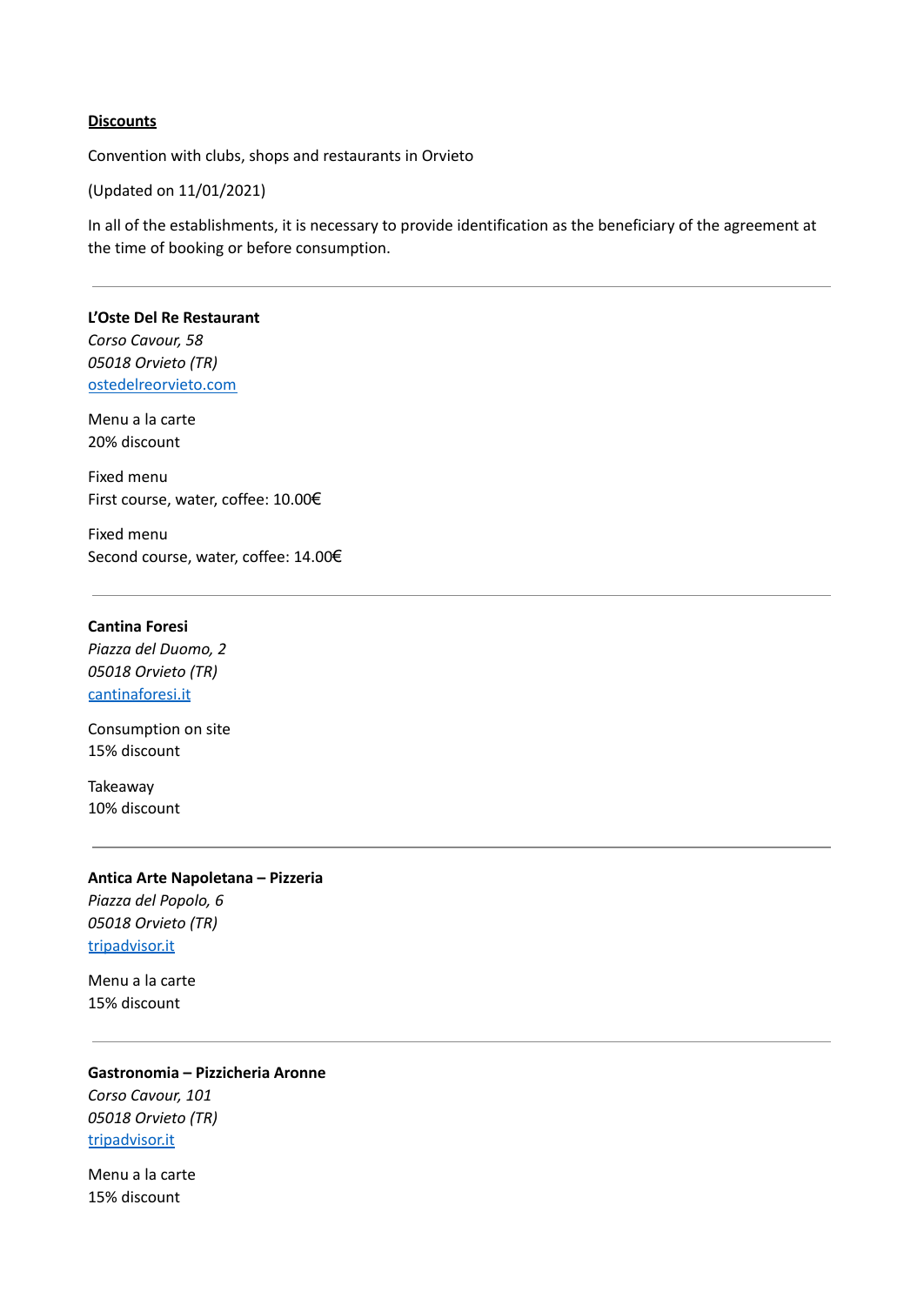Gastronomy and store purchases 15% discount

**Bar Montanucci** *Corso Cavour, 21 05018 Orvieto (TR)* [barmontanucci.com](http://www.barmontanucci.com/)

Free table service\*

\*Orders consumed at the table have the same price as those consumed at the bar. There is no extra charge *for table service.*

### **Osteria Del Grillo**

*Via Sette Martiri, 7 05018 Orvieto Scalo (TR)* [osteriadelgrilloorvieto.it](http://www.osteriadelgrilloorvieto.it/it/it/)

Menu a la carte Weekdays: 20% discount Weekends: 10% discount

*Telephone reservation required*

### **Il Giardino da Giovanni**

*Via di Piazza Del Popolo, 9 05018 Orvieto (TR)* [ilgiardinodagiovanni.it](https://www.ilgiardinodagiovanni.it/)

Menu a la carte 10% discount

*Telephone reservation required*

**Palace Café** *Piazza Del Popolo, 24 05018 Orvieto (TR)* Palace Café [Orvieto](https://www.facebook.com/palacecafeorvieto/)

15% discount on the whole price list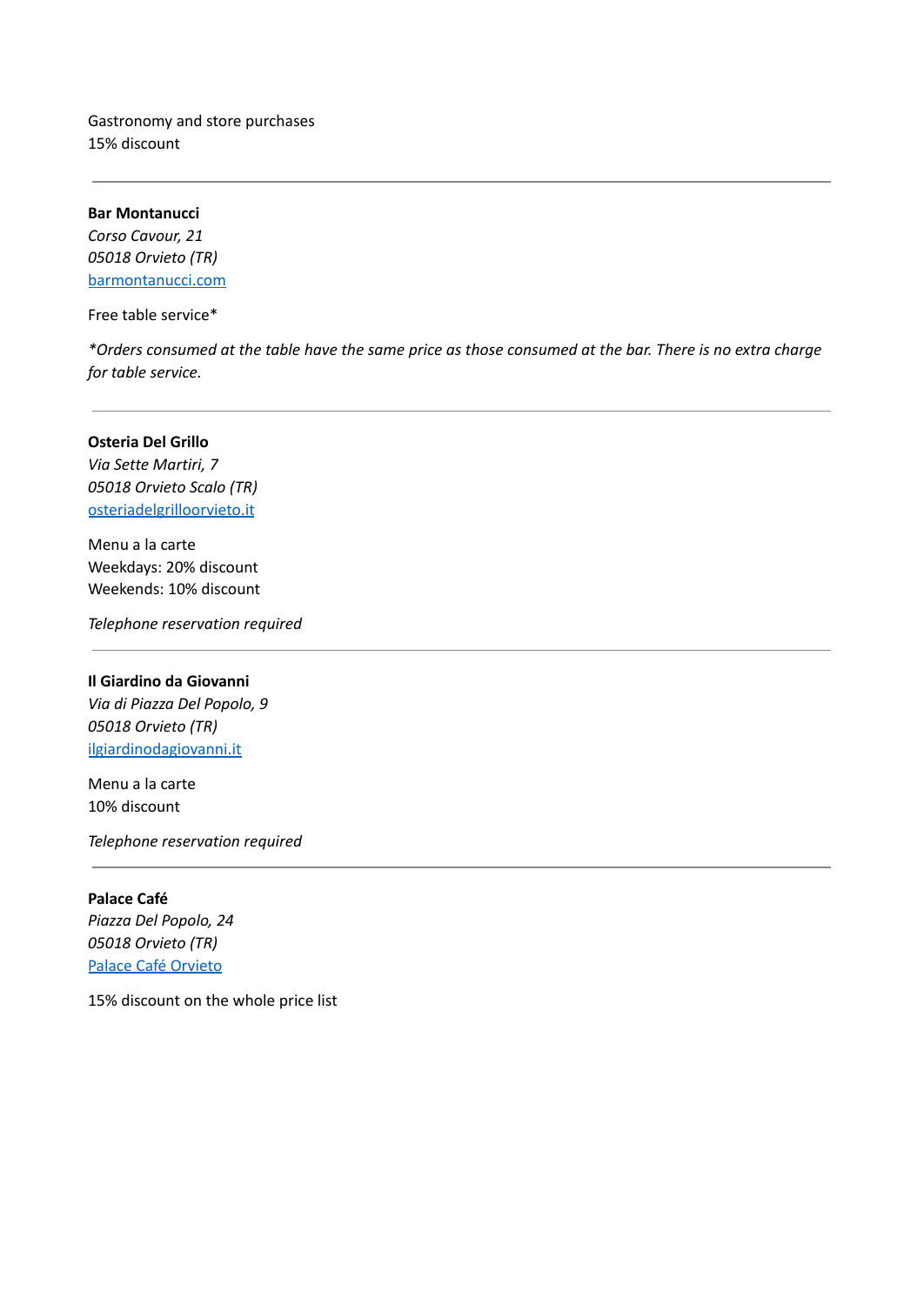### Price List

# **Agreement with accommodation facilities in Orvieto**

# **(Updated on 11/01/2021)**

*Low Season* comprehends January (from the 7th onwards), February, March, November and December (until the 20th).

*High Season* comprehends April, May, June, July, August, September and October.

# **Hotel Posta**

*Via Luca Signorelli, 18 – 05018 Orvieto (TR)* [hotelpostaorvieto.it](https://www.hotelpostaorvieto.it/)

| Breakfast included | No breakfast |
|--------------------|--------------|
| 45,00€             | 42,00€       |
| 63,00€             | 54,00€       |
| 84,00€             | 72,00€       |
| 56,00€             | 55,00€       |
| 75,00€             | 63,00€       |
| 128,00€            | 110,00€      |
|                    |              |

Economy rooms have private external bathroom. Tourist tax is 2.00€ a day per person up to 5 consecutive nights.

#### **B&B Valentina**

(130m from Palazzo Negroni) *Via Vivaria, 7, 05018 Orvieto (TR)* [bandbvalentina.com](https://www.bandbvalentina.com/)

|                                                  | Low Season | High Season |
|--------------------------------------------------|------------|-------------|
| DUS Room (no breakfast)                          | 40,00€     | 60,00€      |
| Double Room (no breakfast)                       | 50,00€     | 70,00€      |
| Triple room (no breakfast)                       |            | 90,00€      |
| Studio + kitchenette                             | 60,00€     | 90,00€      |
| Two-room apartment (4 people) + kitchenette      | 75,00€     | 75,00€      |
| Apartment (5/6 people)                           | 100,00€    | 100,00€     |
| Tourist tax is $2.20 \text{F}$ a day per person. |            |             |

Tourist tax is 2.20€ a day per person.

### **Hotel Picchio**

(1,5km from Palazzo Negroni – 290m from the funicular)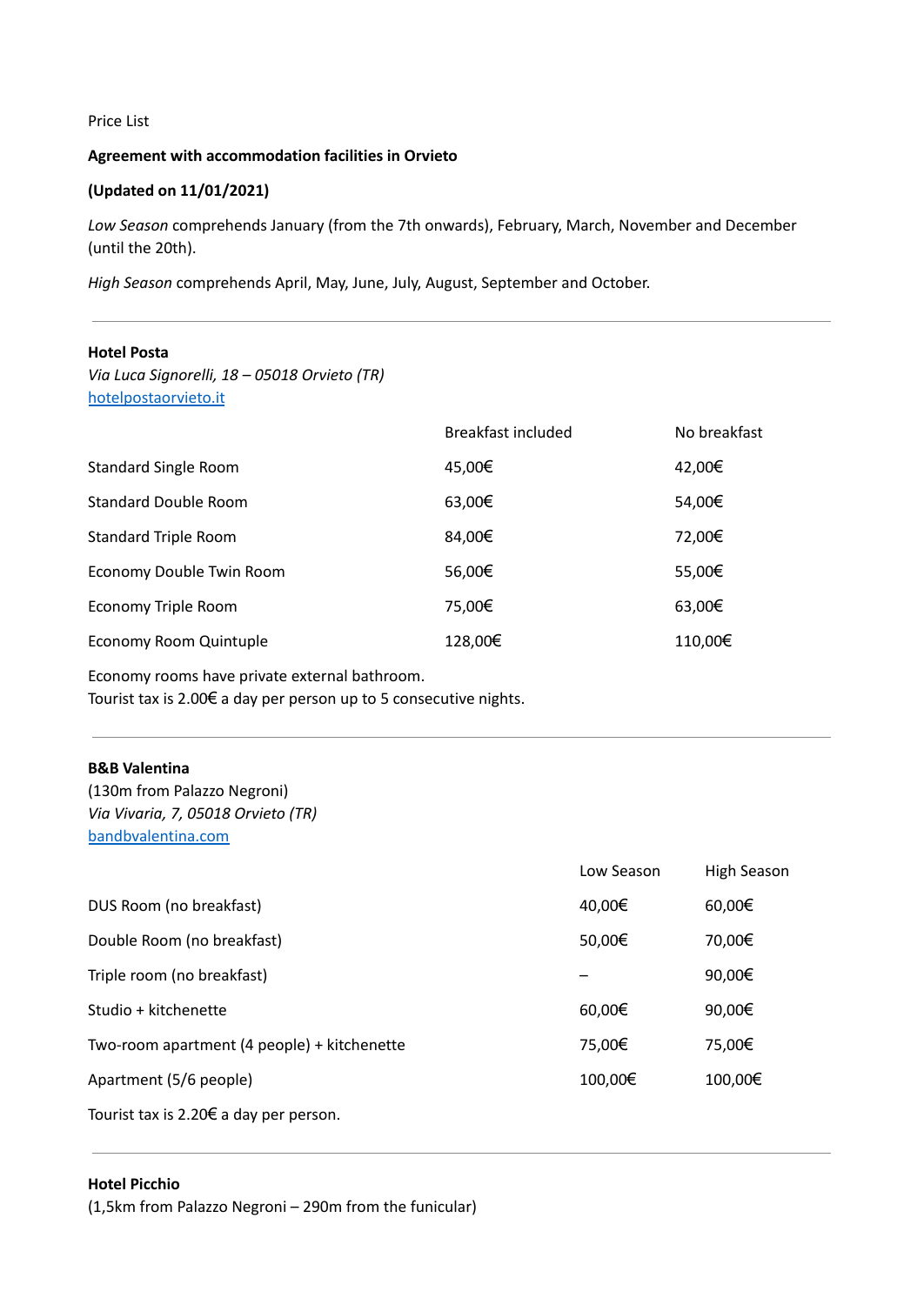*Via G. Salvatori, 17 – 05018 Orvieto (TR)* [hotelpicchio.it](http://www.hotelpicchio.it/) DUS room (breakfast included) 45,0€ Double Room (breakfast included) 60,0€ Triple room (breakfast included) 70,0€ Tourist tax is 2.30€ a day per person.

#### **Hotel Duomo**

(550m from Palazzo Negroni) *Via di Maurizio, 7 – 05018 Orvieto (TR)* [orvietohotelduomo.com](https://www.orvietohotelduomo.com/)

|                                                                     | Low Season | High Season |
|---------------------------------------------------------------------|------------|-------------|
| DUS Room (breakfast included)                                       | 60,00€     | 70,00€      |
| Double Room (breakfast included)                                    | 80,00€     | 90,00€      |
| Triple Room (breakfast included)                                    | 110,00€    | 120,00€     |
| Private parking inside the structure is $10 \in \text{per night}$ . |            |             |

Tourist tax is 2.30€ a day per person.

### **Orvieto in Terrazza Affittacamere**

(50m from Palazzo Negroni) *Via Della Pace, 1 – 05018 Orvieto (TR)* [orvietointerrazza.com](http://www.orvietointerrazza.com/)

|                                                                                        | Short period | Long periods |
|----------------------------------------------------------------------------------------|--------------|--------------|
| DUS Room, kitchen use only for breakfast                                               | 45,00€       | 38,00€       |
| Double Room, single beds, kitchen use only for breakfast,<br>private external bathroom | 58,00€       | 50,00€       |
| Double room single beds and kitchen use only for breakfast<br>bathroom in the room     | 62,00€       | 52,00€       |
| Triple Room, single beds and kitchen use only for breakfast                            | 70,00€       | 64,00€       |
| Apartment (5/6 people) + kitchenette                                                   |              | 160,00€      |
| Apartment (7 people) + kitchenette                                                     | 195,00€      | 175,00€      |

The apartment has 3 bedrooms, 3 bathrooms and 2 kitchens, one in the house and one on the terrace.

Tourist tax is 2.20€ a day per person.

**Hotel Aquila Bianca** (450m from Palazzo Negroni)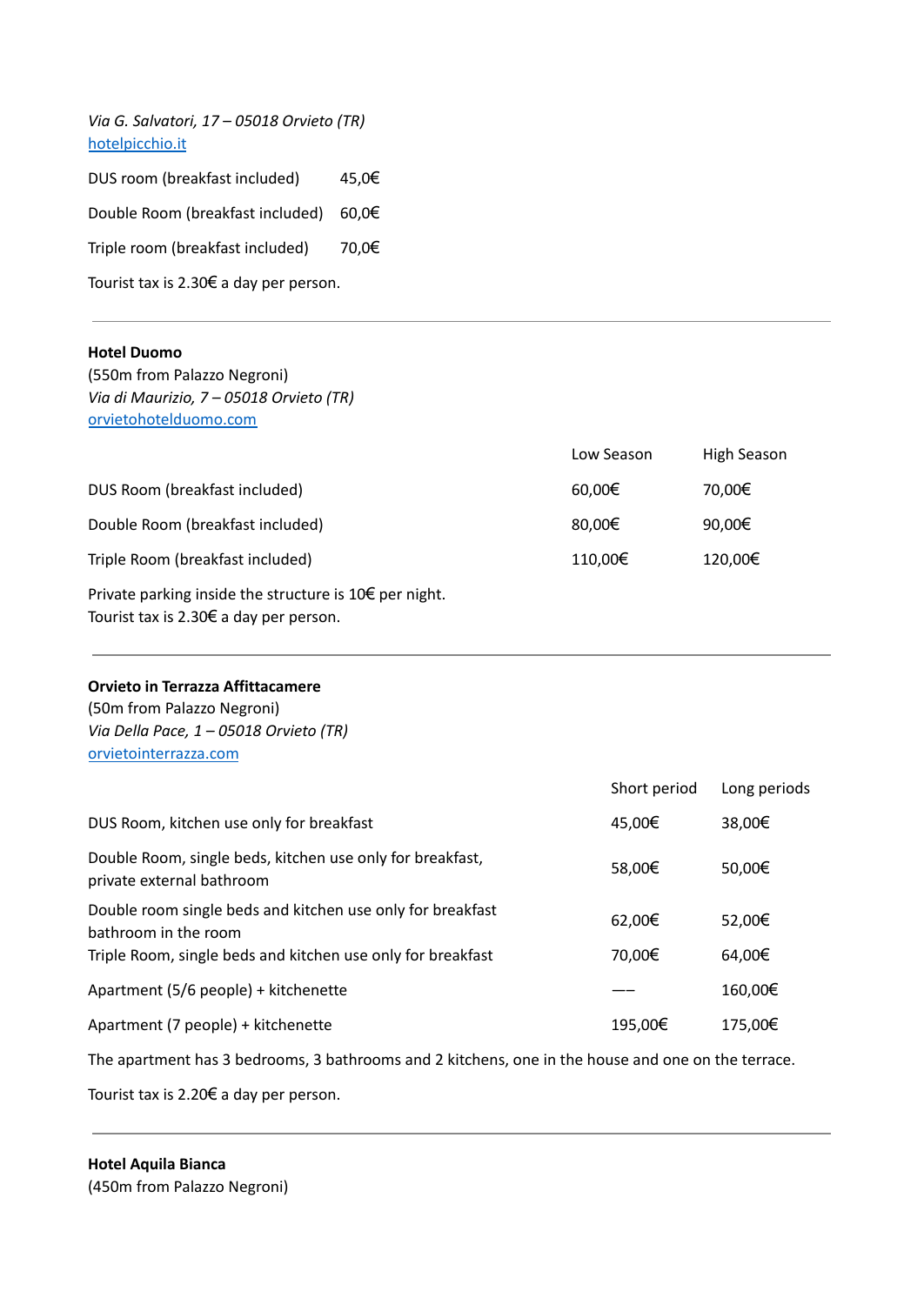# *Via Giuseppe Garibaldi, 13 – 05018 Orvieto (TR)* [hotelaquilabianca.it](https://www.hotelaquilabianca.it/)

|             | First 3 days | From the 4th day |
|-------------|--------------|------------------|
| DUS Room    | 60,00€       | 55,00€           |
| Double Room | 75,00€       | 70,00€           |
| Triple Room | 99,00€       | 90,00€           |

Tourist tax is 2.50€ a day per person, for the first 5 days.

Breakfast is  $+46$  a day per person.

Private parking available for 10€ a day.

From January 1st to March 15<sup>th</sup>, the hotel will not open without a minimum booking of 10 rooms.

| <b>Hotel Corso</b><br>(600m from Palazzo Negroni)<br>Corso Cavour, 339 – 05018 Orvieto (TR)<br>hotelcorso.net |            |             |
|---------------------------------------------------------------------------------------------------------------|------------|-------------|
|                                                                                                               | Low Season | High Season |
| Single Room (breakfast included)                                                                              | 50,00€     | 55,00€      |
| Double Room (breakfast included)                                                                              | 65,00€     | 75,00€      |
| Triple room (breakfast included)                                                                              | 85,00€     | 96,00€      |
| Tourist tax is 2.30 $\epsilon$ a day per person.                                                              |            |             |

# **Hotel Filippeschi**

(450m from Palazzo Negroni) *Via Filippeschi, 19 – 05018 Orvieto (TR)* [hotelfilippeschi.it](http://www.hotelfilippeschi.it/)

|                                  | Low Season | High Season |
|----------------------------------|------------|-------------|
| Single Room (breakfast included) | 45,00€     | 48,50€      |
| Double Room (breakfast included) | 70,00€     | 78,00€      |
| Triple room (breakfast included) | 90,00€     | 96,00€      |

Reservations without breakfast have a reduction of  $\epsilon$  2.50 per person per day. Rates increase by 10% on holidays: Epiphany, Easter, May 1st, June 2nd, Corpus Christi, and August 15th. Rates do not include the tourist tax, which is currently  $\epsilon$  2.30 a day per person, up to 5 consecutive nights.

# **B&B Urbevetus**

(250m from Palazzo Negroni) *Via di Piazza Del Popolo, 4 – 05018 Orvieto (TR)* [urbevetus.com](http://www.urbevetus.com/)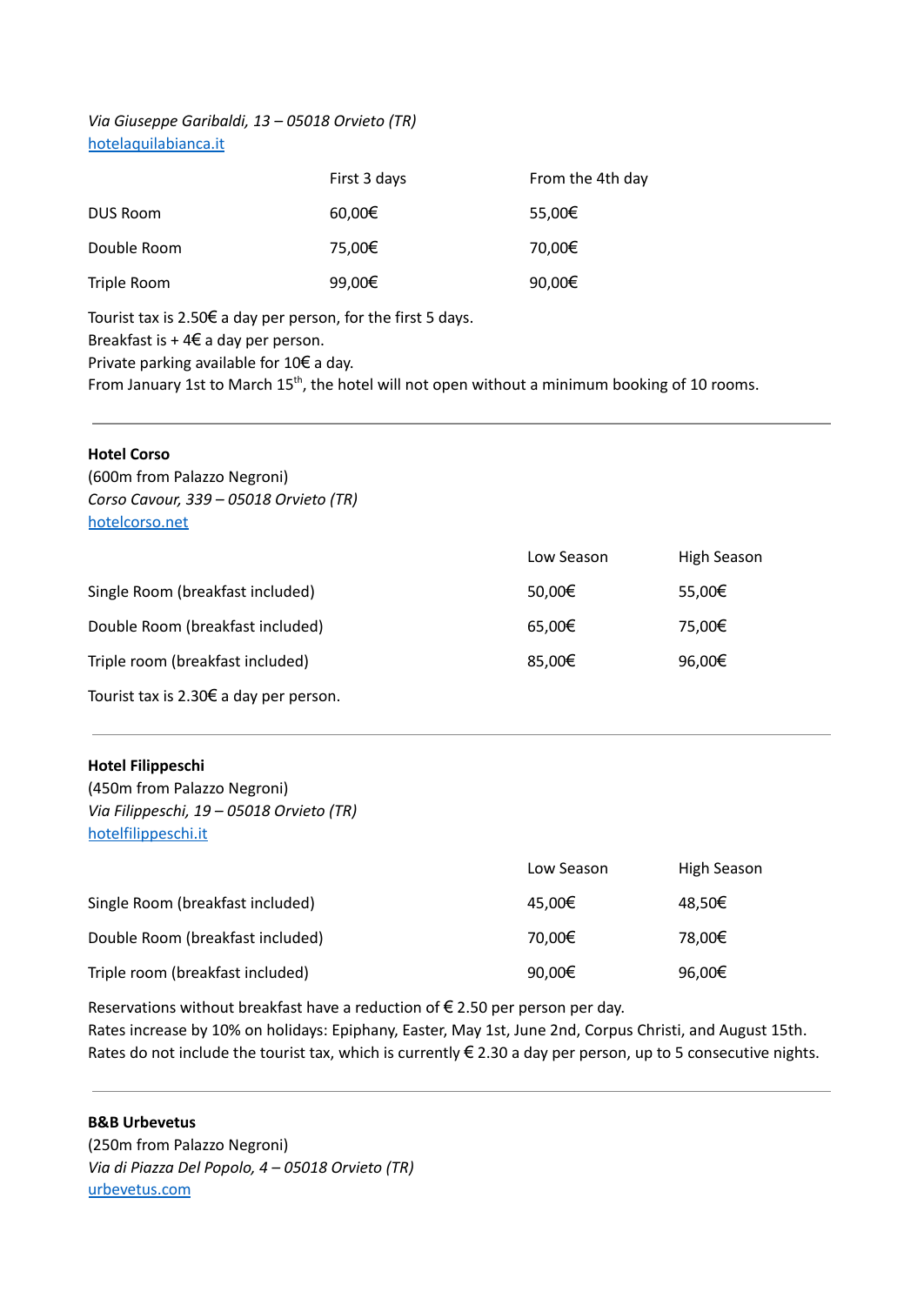|             | 2 people | 3 people | 4 people |
|-------------|----------|----------|----------|
| Apartment A | 65,00€   | 80,00€   | 100,00€  |
| Apartment B | 65,00€   | 80,00€   | 100,00€  |

Apartment A has 2 double bedrooms, 1 bathroom and a living room with a kitchen.

Apartment B has 1 bedroom with a French double bed, 1 twin bedroom, 1 bathroom and a living room with a kitchen.

Breakfast is provided for an extra charge of 2.50€ a day per person. Tourist tax is 2.30€ a day per person.

| Anna Antonini's Casa Sogno e Casa Orchidea<br>(400m from Palazzo Negroni)<br>Vicolo Angelo da Orvieto, 2b - 05018 Orvieto (TR)<br>booking.com |                    |
|-----------------------------------------------------------------------------------------------------------------------------------------------|--------------------|
| Casa Sogno (Dream House)                                                                                                                      | Da 60,00€ a 80,00€ |
| Casa Orchidea (Orchid House)                                                                                                                  | Da 60,00€ a 80,00€ |

# **Not available in 2021 due to renovations.**

Casa Sogno accommodates 2 people and is an independent studio apartment on the ground floor with heating, air conditioning, TV and an equipped kitchen.

Casa Orchidea accommodates up to 5 people and is a ground floor apartment, 100 meters from the cathedral, with heating and an equipped kitchen (dishwasher / microwave).

Both houses are equipped with a private parking just a few meters away, which is included in the price. Tourist tax is 2.30€ a day per person.

# **Grand Hotel Italia**

(210m from Palazzo Negroni) *Via di Piazza Del Popolo, 13 – 05018 Orvieto TR* [grandhotelitalia.it](https://www.grandhotelitalia.it/)

|                                  | Low Season | High Season |
|----------------------------------|------------|-------------|
| Single Room (breakfast included) | 60,00€     | 65,00€      |
| Double Room (breakfast included) | 80,00€     | 90,00€      |
| Triple room (breakfast included) | 115,00€    | 120,00€     |

Reservations without breakfast have a reduction of €3.00 per person per day. Only low season rates are applicable with a minimum of 10 rooms.

Rates do not include the tourist tax of 2.50€ a day per person.

**Hotel Palazzo Piccolomini** (550m from Palazzo Negroni)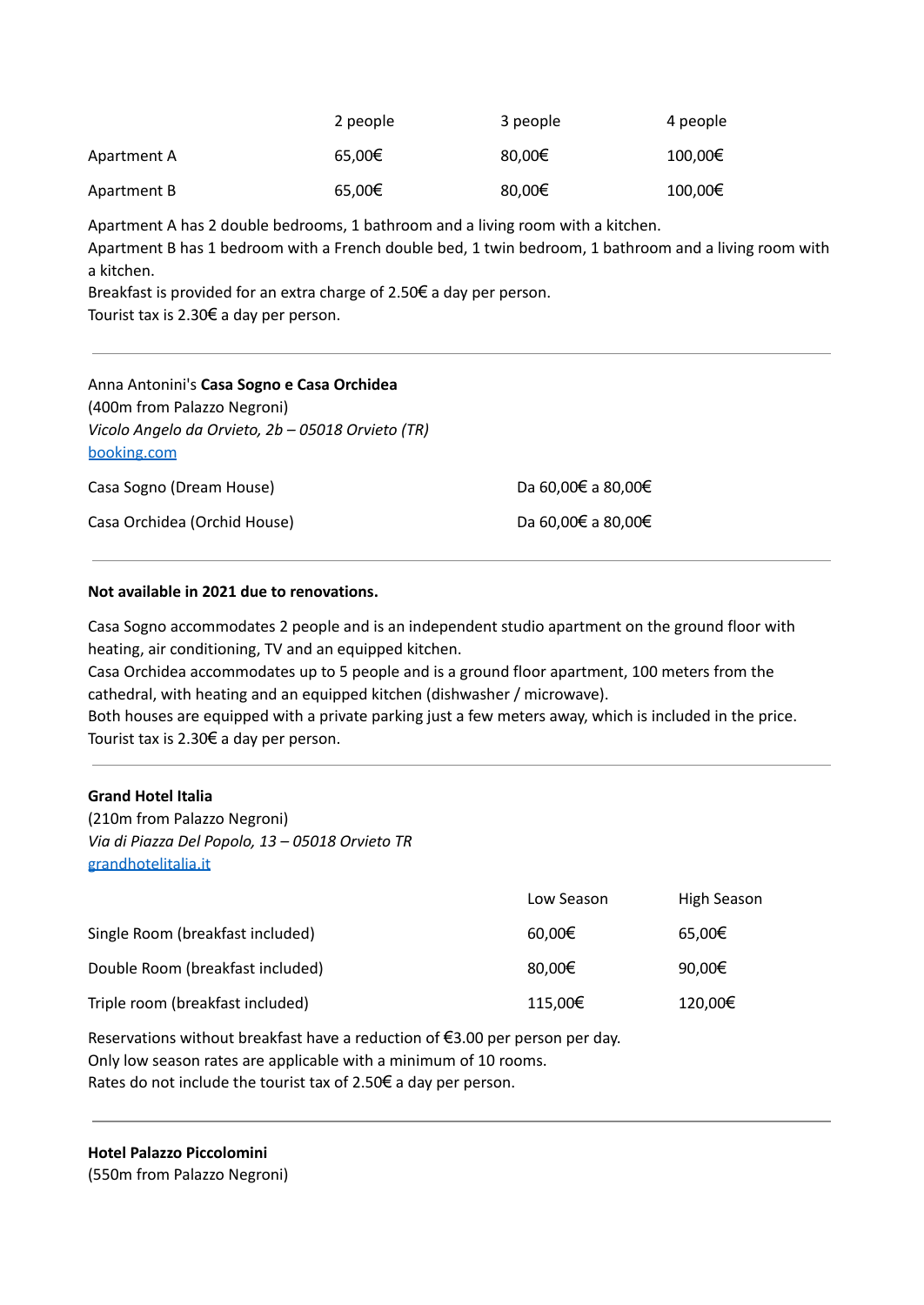| Piazza de' Ranieri, 36 - 05018 Orvieto TR<br>palazzopiccolomini.it        |         |
|---------------------------------------------------------------------------|---------|
| Single Room (breakfast included)                                          | 55,00€  |
| DUS Room (breakfast included)                                             | 70,00€  |
| Double Room (breakfast included)                                          | 85,00€  |
| Triple room (breakfast included)                                          | 110,00€ |
| Quadruple Room (breakfast included)                                       | 120,00€ |
| Dependence Studio (breakfast included)                                    | 80,00€  |
| Rates do not include the tourist tax of 2.50 $\epsilon$ a day per person. |         |

| <b>Rifugio Della Cava</b>                                                                               |          |          |          |
|---------------------------------------------------------------------------------------------------------|----------|----------|----------|
| (650m from Palazzo Negroni)                                                                             |          |          |          |
| Via Ranieri, 30 - 05018 Orvieto (TR)                                                                    |          |          |          |
| bedandbreakfast.eu                                                                                      |          |          |          |
|                                                                                                         | 2 people | 3 people | 4 people |
| Apartment with kitchen area                                                                             | 50,00€   | 70,00€   | 90,00€   |
| Entire apartment with a kitchen, linens, two bedrooms (one with two single beds, one double room) and a |          |          |          |

sofa bed in the living room. Tourist tax is 2.30€ a day per person.

# **La Soffitta e la Torre B&B**

(200m from Palazzo Negroni) *Via del Popolo, 2 – 05018 Orvieto (TR)* [bandblasoffitta.com](http://www.bandblasoffitta.com/)

|                                                                                                                                                                                                                                                                                                                                                                                                 | First 4 nights | +5 nights |
|-------------------------------------------------------------------------------------------------------------------------------------------------------------------------------------------------------------------------------------------------------------------------------------------------------------------------------------------------------------------------------------------------|----------------|-----------|
| Single Room with private bathroom                                                                                                                                                                                                                                                                                                                                                               | 35,00€         | 30,00€    |
| Double Room with private bathroom                                                                                                                                                                                                                                                                                                                                                               | 50,00€         | 45,00€    |
| Triple Room with private bathroom                                                                                                                                                                                                                                                                                                                                                               | 70,00€         | 65,00€    |
| Quadruple Room with private bathroom                                                                                                                                                                                                                                                                                                                                                            | 85,00€         | 80,00€    |
| For longer stays, further discounts can be arranged.<br>During high season, prices increase by 20%.<br>Tourist tax is 2.20 $\epsilon$ a day per person.<br><b>Desires and the second second second second second second second second second second second second second second second second second second second second second second second second second second second second second se</b> |                |           |

Breakfast not included.

**Appartamenti Maria Silvana Petrangeli** (200m from Palazzo Negroni)